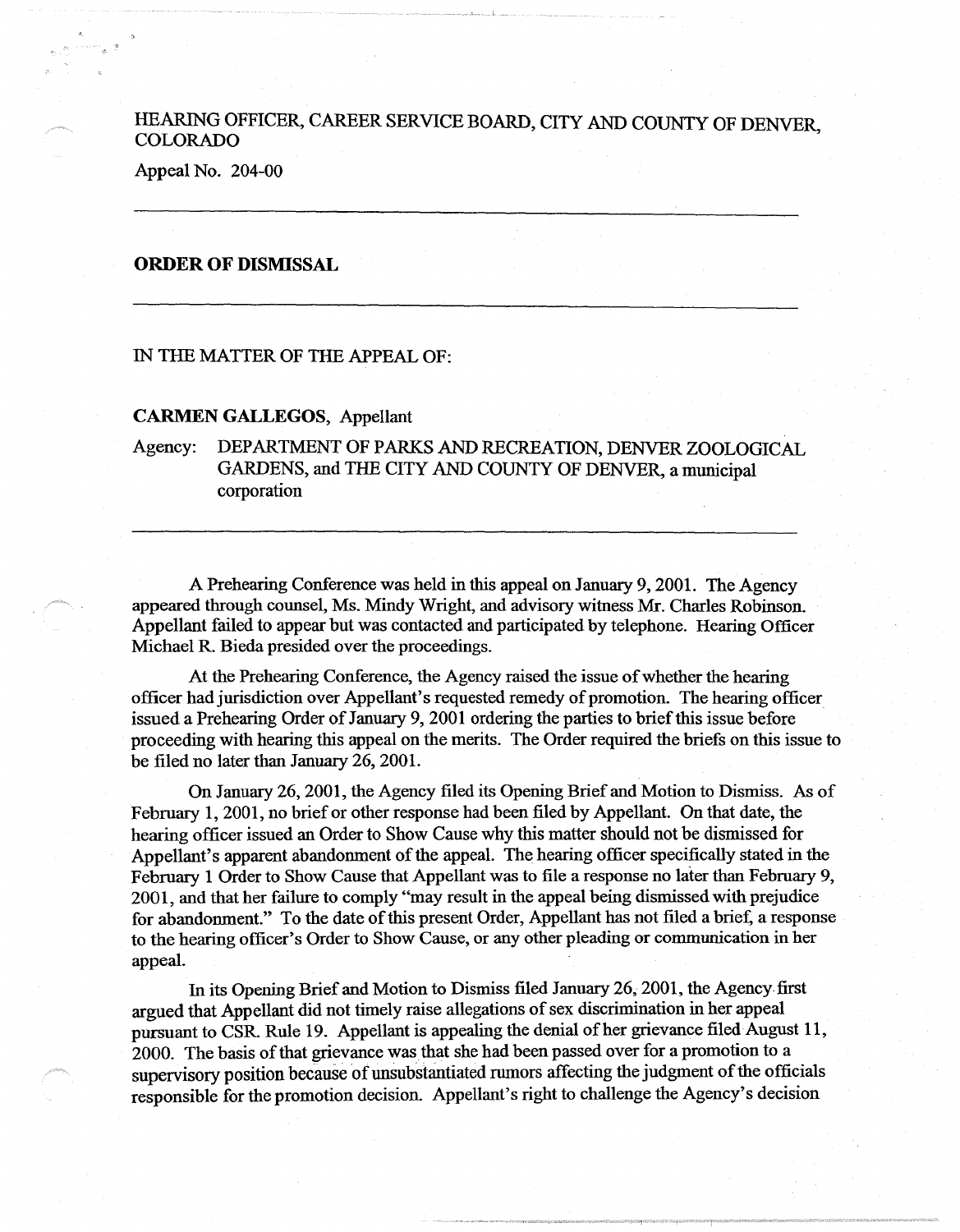tolled on August 3, 2000, the date of the Agency's decision to place another individual in the supervisory position she sought. Therefore, the grievance itself was within ten days of the action in question and was timely pursuant to CSR Rule 18-10. However, Appellant did not allege sex discrimination as an issue in this grievance, nor did she file a separate appeal based on sex discrimination directly to the Career Service Board within that time *(See,* CSR Rule 19- 22). The first time she raised this issue was in her Notice of Appeal filed on September 14, 2000, appealing the denial of her original grievance.

As the Agency correctly states, it is well established that the Appellant must raise all issues within the required timeframe in order to preserve tribunal jurisdiction. Pursuant to CSR Rule 19-22 a), Appellant had to raise her challenge of sex discrimination at the same time as her grievance, within ten days of notice of that decision, for her appeal rights to have been preserved. Her failure to do so is a fatal jurisdictional flaw. *See,* Widener v. District Court, 200 Colo. 398, 615 P.2d 33 (1980).

Furthermore, even if it had been proper for Appellant to have included a discrimination claim in her grievance, which the Agency posits it was not, CSR Rule 19-10 c) limits discrimination claims to actions taken against an employee because of "race, color, creed, national origin, sex, age, political affiliation, sexual orientation, or disability." Appellant alleged none of these things within ten days of the Agency's decision not to promote her. She alleged that that she was being passed over due to rumors among the Agency supervisors. The new argument of sex discrimination was raised as an apparent afterthought on September 14, 2000 at the time of her appeal, well after the ten-day time limit.

Appellant's failure to set forth all challenges at the time of the initial grievance deprives the Agency of a meaningful opportunity to respond and remedy the situation at the previous levels. Such issues have therefore not been preserved on appeal and are not ripe for the hearing officer's consideration. *See*, In Re the Appeal of Michelle Felix, Appeal No. 106-99. Appellant cannot be allowed to switch her arguments midstream without providing the Agency the opportunity to meaningfully respond to those charges at the previous levels. *See.* In the Matter of Terri Sapp-Jones, Appeal No. 97-99 (attached to the Agency's Opening Brief as Attachment D). The issue of sex discrimination has not been properly preserved and is not ripe for review by the hearing officer. In the absence of the actions required to give rise to the hearing officer's jurisdiction, the issue of sex discrimination must therefore be dismissed.

The Agency further argued in its Opening Brief that the hearing officer lacks jurisdiction over Appellant's remaining requested remedy, that of being granted the promotion she sought. Appellant grieved the Agency's decision to promote another person in lieu of her. CSR Rule 18-10 A defines a grievance as employee challenges involving the "rights, benefits or conditions" of their employment. Appellant does not have a property right to a promotion nor can it be considered an automatic benefit, no matter how much she thinks she is so entitled. *See,* Goad, above. The conditions of her current employment are not affected by the Agency's choice of another individual. There has been no showing to the Agency or to the hearing officer that the individual was chosen over the Appellant for some reason other than being equally or better qualified. The Agency provides authority supporting its contention that in the absence of such a showing, the hearing officer lacks jurisdiction to un-promote another individual already chosen by the Agency as better qualified for the position. *See,* In the Matter of Jeffrey Warren Goad, Appeal No. 88-99 (attached to Agency's Opening Brief as Attachment A).